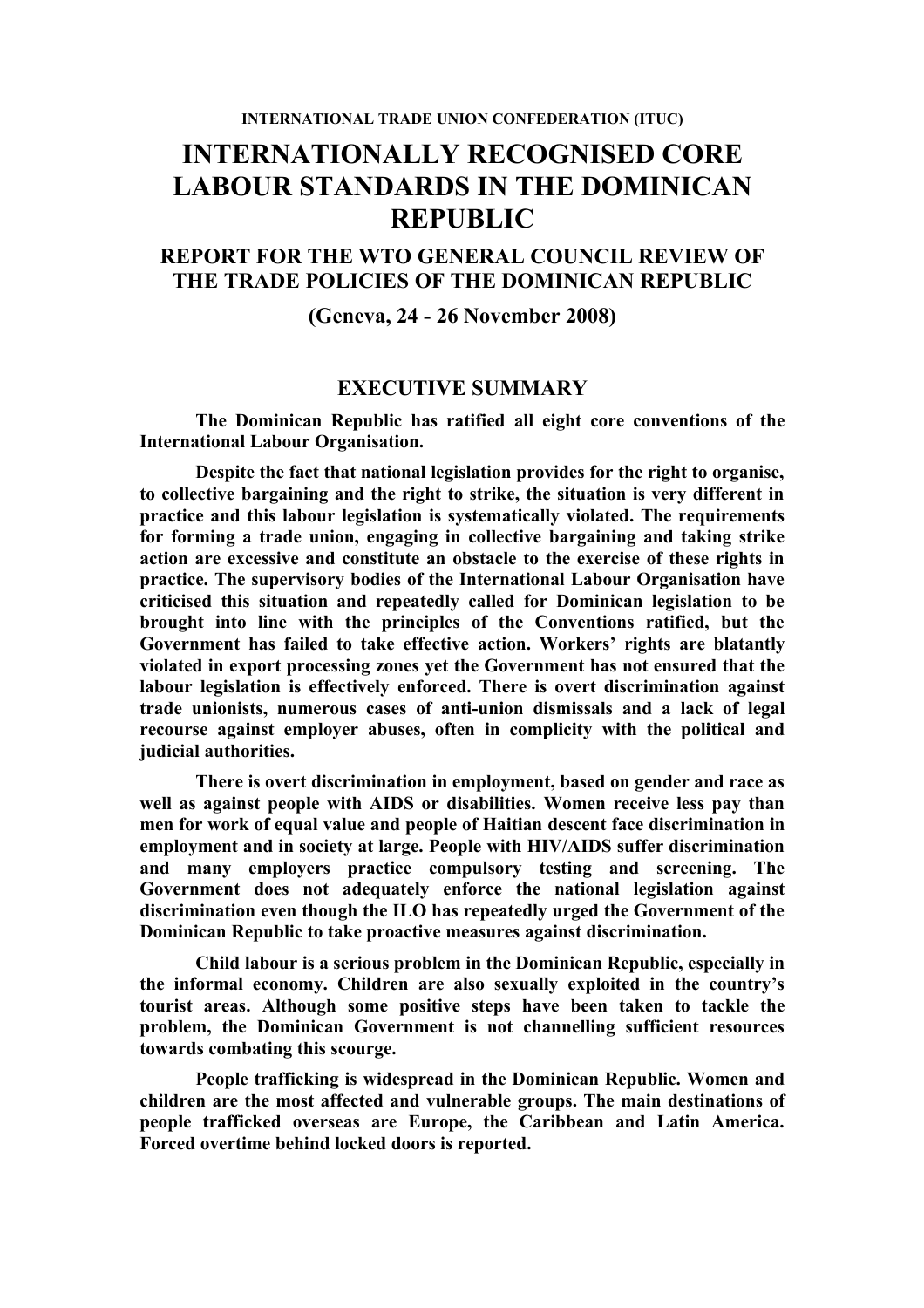# **INTERNATIONALLY RECOGNISED CORE LABOUR STANDARDS IN THE DOMINICAN REPUBLIC**

## **Introduction**

This report on the respect of internationally recognised core labour standards in the Dominican Republic is one of the series the International Trade Union Confederation (ITUC) is producing in accordance with the Ministerial Declaration adopted at the first Ministerial Conference of the World Trade Organisation (WTO) (Singapore, 9-13 December 1996) in which Ministers stated: "We renew our commitment to the observance of internationally recognised core labour standards." The fourth Ministerial Conference (Doha, 9-14 November 2001) reaffirmed this commitment. These standards were further upheld in the International Labour Organisation (ILO) Declaration on Fundamental Principles and Rights at Work adopted by the 174 member countries of the ILO at the International Labour Conference in June 1998.

The Dominican Republic has been a member of the WTO since 9 March 1995. It has three national trade union centres affiliated to the ITUC - the Confederación Autónoma Sindical Clasista (CASC), the Confederación Nacional de Trabajadores Dominicanos (CNTD) and the Confederación Nacional de Unidad Sindical (CNUS)

The Dominican Republic is a middle-income developing country that has seen strong GDP growth since 2005. Although it has always been considered as a sugar, coffee and tobacco exporter, the service sector has overtaken agriculture as the main employer in recent years, owing mainly to the growth of tourism. The Dominican Republic's economy is heavily dependent on the United States, to which it sells almost three quarters of its exports and from which it receives remittances equal to one tenth of its GDP. Although the economy has been growing, unemployment is very high and income distribution is highly unequal. The Central America-Dominican Republic Free Trade Agreement (CAFTA-DR) entered into force in March 2007.

In 2007, services represented 64.4% of Gross Domestic Product, industry 23.7% and agriculture 11.7%. The unemployment rate reached 15.6% of the economically active population in 2007.

The Dominican Republic mainly exports sugar, gold, silver, coffee, cacao, tobacco and meat and its chief export partners are the United States, Belgium and Finland. The country's main imports are oil, cotton, chemical products and pharmaceuticals and its chief import partners are the United States, Venezuela, Colombia and Mexico. In 2007, the trade balance was negative, with exports totalling 7.237 billion US dollars and imports 13.82 billion.

## **I Freedom of association and collective bargaining**

The Dominican Republic ratified ILO Convention 87 (Freedom of Association and Protection of the Right to Organise Convention, 1948) on 22 September 1953 and Convention 98 (Right to Organise and Collective Bargaining Convention, 1949) on 5 December 1956.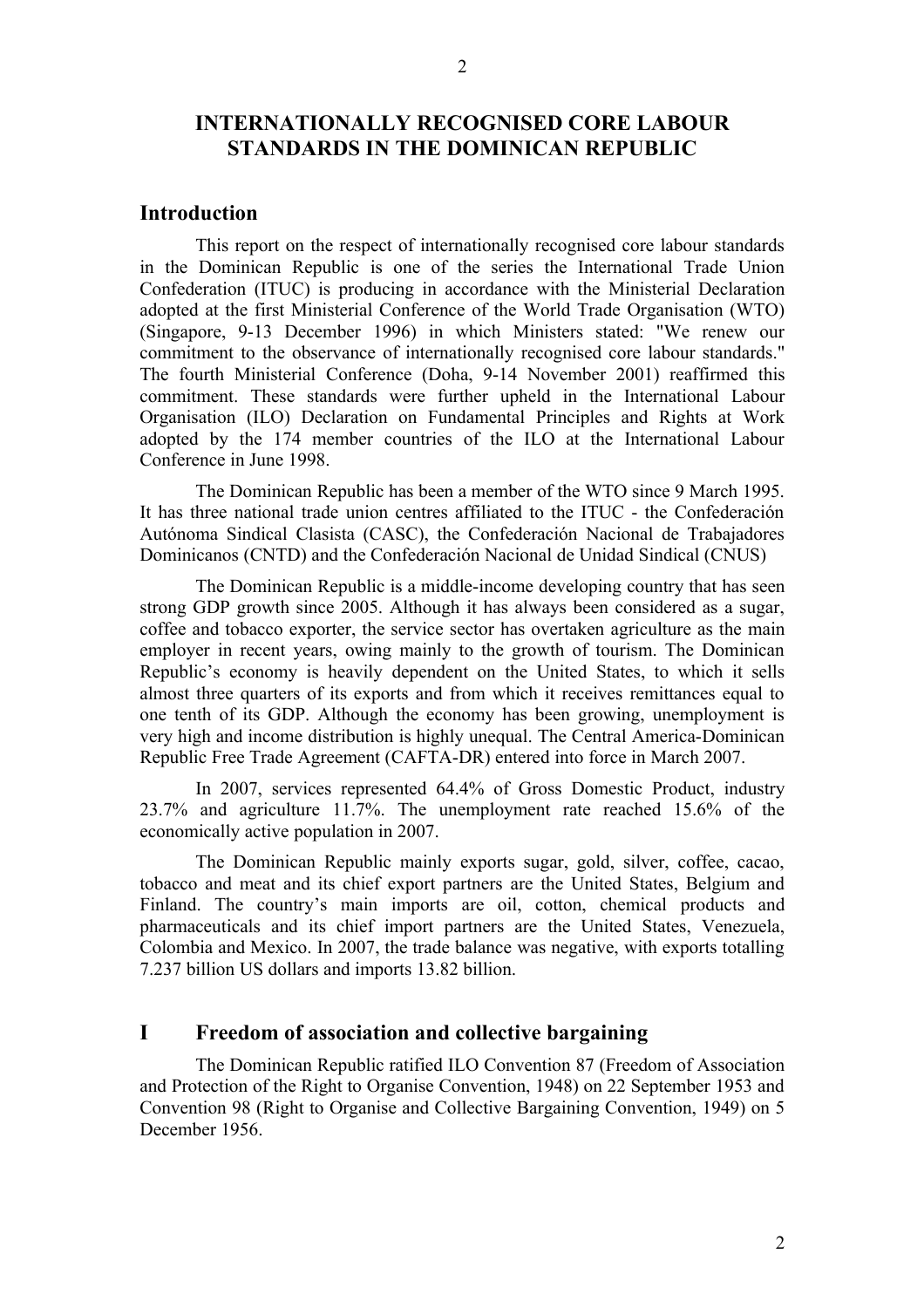Freedom of association is recognised in law and with the exception of the police and the military, all workers are free to form and join the trade union of their choice. Eight per cent of the workforce is unionised.

Unions must have at least 20 members and are deemed legal once they have been registered by the Labour Ministry If the Government fails to act on an application for registration within 30 days, the applicants may declare it in default within the three days that follow and the union is automatically recognised one day later. Unions may form federations, which can in turn form confederations. There are some restrictions, however. Civil servants may, for instance, only form a union if at least 60 per cent of the employees of a given governmental body agree to join. Employees of independent and municipal state bodies are excluded from the Labour Code. The laws and regulations governing these bodies contain no provisions on trade union freedoms.

Collective bargaining is legal and must be applied in companies where a union represents an absolute majority of the workforce. Very few companies have a collective bargaining agreement and the ILO considers that the requirements governing such agreements are excessive, and thus constitute a barrier to collective bargaining in practice. A system of labour courts to settle disputes is established by law. However the proceedings are very long and many cases remain pending for several years. According to a study carried out by local NGO "Fundación para la institucionalización y justicia", it takes an average of 15.3 months to settle cases in courts of first instance and 16.4 months in the court of appeal. Those surveyed within the framework of this study reported that the mediation offered by the Labour Ministry is the most effective way of settling disputes between workers and companies.

The law establishes the right to strike for most workers and for all those employed in the private sector, but strikes are rare. The formal requirements for strike action include the approval of an absolute majority of the workers in the company, be they unionised or not, a prior attempt to resolve the conflict through mediation, written notification to the Ministry of Labour and a 10-day waiting period following the filing of the strike notice. Government workers and civil servants cannot exercise the right to strike. Given that over 58% of formal economy workers are State employees, the exercise of the right to strike is very limited. If a strike declared illegal is carried out, the contracts of the workers involved are terminated, with no remaining responsibilities for the employer, unless the illegality ruling is for procedural reasons or the workers return to their posts within 24 hours of the ruling.

National labour legislation applies to the 57 companies operating in the export processing zones (EPZ), which employ some 155,000 workers. According to the Consejo Nacional de Sindicatos (National Council of Unions), unions are only active in eight EPZ companies and only four unions had established collective bargaining rights.

There are reports of employers covertly intimidating EPZ workers to impede any trade union activity. Unions in EPZs report that their members are wary of discussing trade union activities in the workplace, even during breaks, for fear of losing their jobs. Many companies in EPZs have been accused of dismissing workers trying to form a union. Employers rarely comply with the decisions of the industrial tribunal when it rules against them.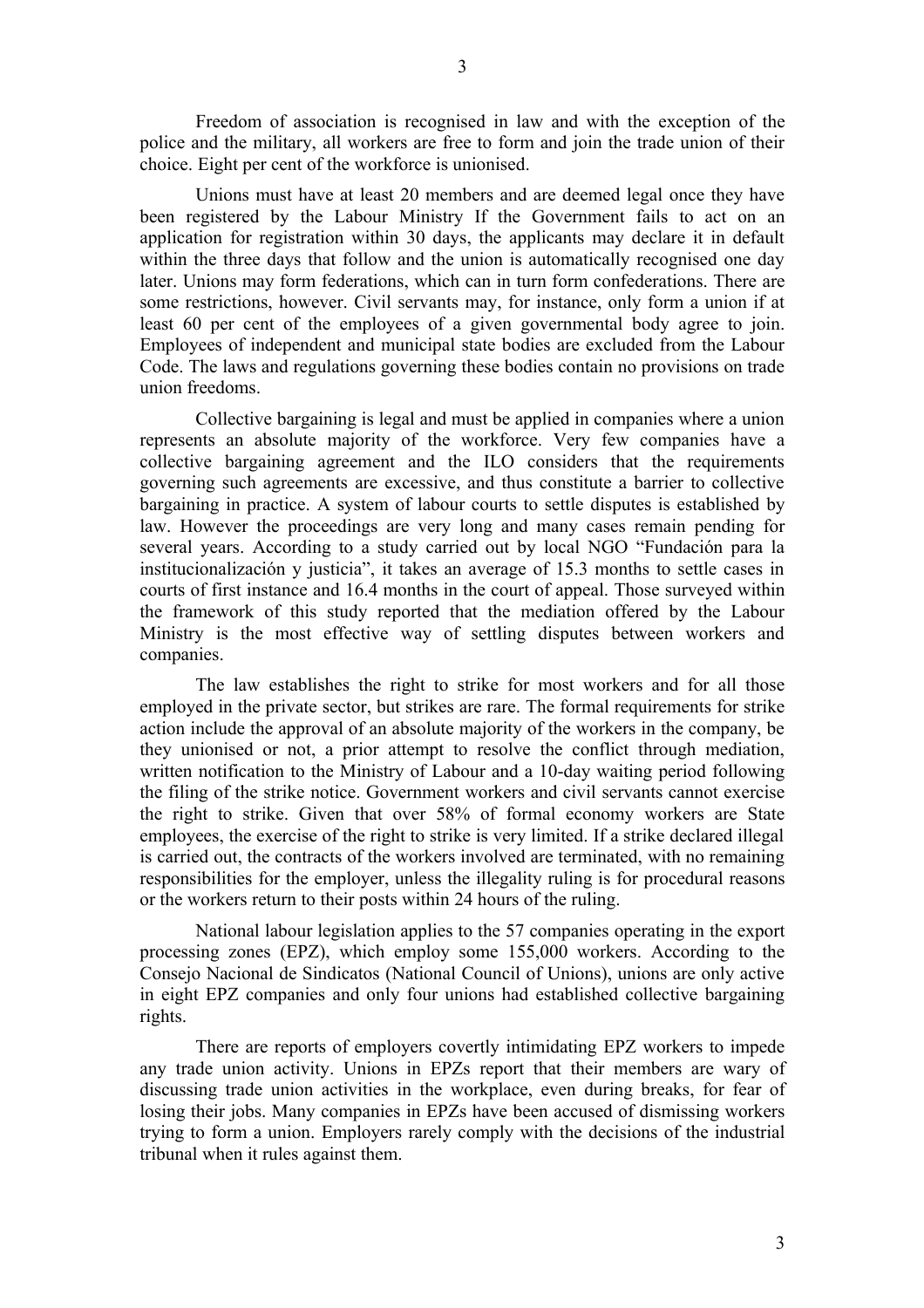Employers often refuse to recognise unions and deploy a variety of strategies to prevent their formation or to dismantle them. Lists of union activists are distributed, for example, to stop them from finding jobs. Some companies turn to specialised agencies when hiring staff in order to screen out trade union, labour and human rights activists, etc. Where unions do exist there are many cases of their leaders being dismissed or subjected to campaigns involving discrimination, threats and constant intimidation.

Most of the unions that do exist in the EPZs are affiliated to FEDOTRAZONAS (Federación Nacional de Trabajadores de Zonas Francas de Exportación). The Federation estimates that less than 10% of EPZ workers are unionised. Many EPZ companies have voluntary codes of conduct. These include clauses on the protection of workers' rights that are generally in line with the fundamental ILO conventions referred to in the ILO Declaration on Fundamental Principles and Rights at Work, but the workers are often unaware of these codes and the principles they contain.

Many workers in the sugarcane and many other sectors are Haitian. They are often in the country illegally, so cannot join a union. Employers exploit this situation, forcing them to work under near slave-like conditions. Such exploitation also applies to Dominicans of Haitian descent, many of whom are expelled from the country by the police, regardless of their nationality. They have no way of asserting their rights. As a result, recruiting foreigners is becoming a strategy used by companies to lower labour standards and prevent organising. A number of NGOs continue to report on and condemn this situation.

Two trade union leaders were sentenced to prison and another eight to fines of millions of pesos following their involvement in a transport strike in 2006. Antonio Marte, President of the National Transport Federation, CONATRA, was sentenced to four years in prison. Blas Peralta, President of the Dominican National Transport Federation, FENATRADO, was given a six-month prison sentence and fined one million pesos. Eight other trade union leaders were fined millions of pesos.

Eight female employees of the Bancas Real Sports consortium (a betting and lottery company) were sacked for organising a union. Since then the women have not managed to get a job elsewhere and there is speculation that they are on a blacklist. The legal department of the CNUS trade union centre has been helping the workers with their demand for reinstatement and payment of their lost wages.

In September 2006, the 30 founding members of the union at Cartones del Caribe, a packaging company, were sacked.

On 24 November 2006, Refrescos Nacionales – Coca Cola Company, a subsidiary of the multinational, sacked 16 members of the Comité Gestor Pro-Sindicato (pro-union management committee). The reason behind the dismissals was the workers' attempt to re-establish their union, according to the report of the CASC trade union.

Universal Aloe, an agricultural export company in the north of the country, had repeated requests to register their unions turned down, despite meeting the minimum requirement of 20 members. The company went on to make collective dismissals of 80 to 100 people at a time. With assistance from FEDOTRA they managed to obtain the legal recognition of the union. However the company has been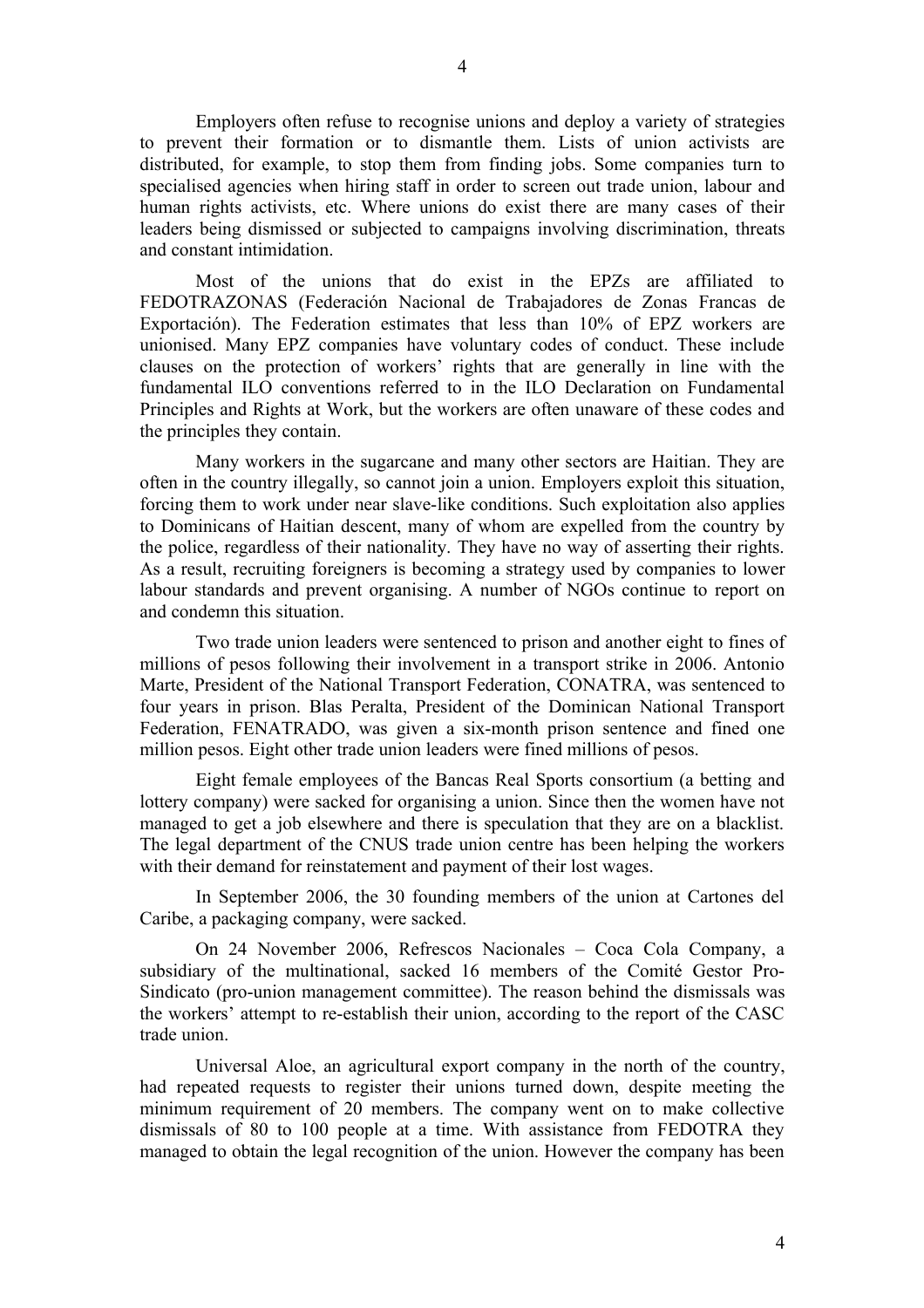continuing its anti-union campaign and now openly discriminates against union members, who are forced to work overtime.

In September 2007, a breach of freedom of association was reported in FM1, which belongs to Group M and is located in the Santiago EPZ. After 75 workers joined the union the company launched an anti-union campaign, isolating the trade union leaders and threatening the workers with factory closure if they continued to support the union.

Although trade union leaders and members are protected from dismissal by law, the legislation is poorly enforced and the penalties are insufficient to dissuade employers from violating workers' rights. The federation of EPZ workers FEDOTRAZONAS reported a number of anti-union practices at the TOS Dominicana plant in Bonao. There are confirmed reports that the company management waged a campaign against the leaders and members of the union, even offering promotions and pay incentives in return for commitments to cease union activities, with a view to preventing the union from reaching the majority required to establish the right to collective bargaining. In October 2007, a special commission of the Labour Ministry established that FEDOTRAZONAS had the majority needed to engage in collective bargaining. Finally, in December 2007, despite appealing against the commission's decision, the company agreed to meet informally with the union.

The ILO Committee of Experts on the Application of Conventions and Recommendations has repeatedly requested the Government of the Dominican Republic to ensure the full application of Convention 87 in the sugarcane plantations.

The Committee has also reminded the Government that the requirement whereby a union must represent the absolute majority of workers in a given company or a given sector of activity to be able to bargain collectively contravenes Convention 98. The Committee is therefore urging the Government of the Dominican Republic to take the measures required to amend its legislation and bring it into line with the principles of the Convention. The Committee continues to note that the Government has made no significant progress in this direction in spite of the time elapsed.

The Committee has repeated its request that the Government of the Dominican Republic send it information on the collective bargaining agreements concluded in the private and public sectors, including in EPZs, indicating the number of workers covered by them.

The Committee continues to remind the Government of the Dominican Republic that immediate investigations must be carried out when acts of anti-union discrimination are reported and that sufficiently dissuasive penalties should be applied if the allegations are confirmed.

**Conclusions:** *The Dominican Republic has ratified the two ILO Conventions protecting the right to organise and to collective bargaining. However, the legislation as it stands and the excessive requirements placed on the exercise of the rights covered in these Conventions mean that the situation in practice is very different and the rights they cover are constantly flouted. Various categories of workers are thus denied the effective right to unionise and the right to strike, or are excluded from the application of the labour legislation. Collective bargaining is virtually non-existent in most companies across the Dominican Republic. The International Labour Organisation deems the prerequisites for collective bargaining to be excessive and to*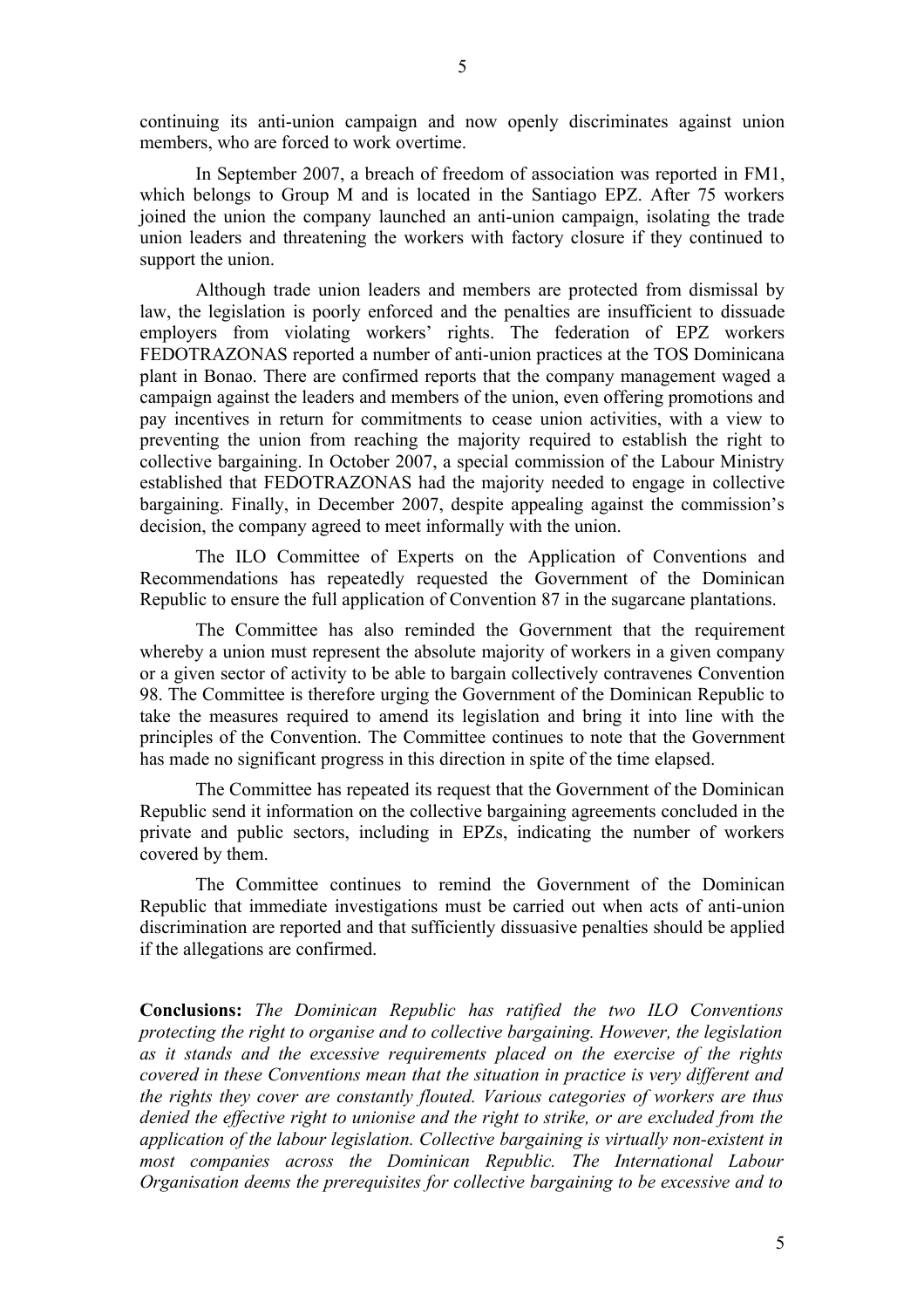*thus constitute a barrier to the exercise of this right in practice. The right to strike is recognised but again, the prerequisites for the exercise of this right are excessive and fail to respond to a criteria of proportionality, making it impossible to exercise this right in practice. Workers' rights are seriously violated in the country's EPZs, where trade unionists face overt discrimination and the Government makes little effort to improve the situation. Workers of Haitian descent face particular rights violations and, due to their circumstances, have no legal recourse in the face of employers' abuses..*

## **II Discrimination and equal remuneration**

The Dominican Republic ratified ILO Convention 100 (Equal Remuneration Convention, 1951) on 13 July 1964 and Convention 111 (Discrimination in Employment and Occupation Convention, 1958) on 22 September 1953.

Although the law establishes equal legal status for men and women, women are discriminated against in practice. Women do not enjoy equal opportunities or the same social and economic status as men, and men occupy senior positions in all sectors. Women are paid less than men for work of equal value. Women have to undergo pregnancy tests or medical checkups before being hired by certain employers. Although discrimination against pregnant women is illegal, trade union leaders report that pregnant women are not hired and those already in employment are often dismissed. There are no Government programmes to combat discrimination against women. Sexual harassment is a problem and the law is not enforced effectively.

Although the law prohibits discrimination against people with disabilities, they often face discrimination in employment and in access to other services. By law, all new public and private buildings must be accessible to people with disabilities. The Dominican authorities have not, however, implemented these provisions.

There is strong racial and social prejudice towards black people yet the Government is not taking adequate measures to fight this problem. There is serious prejudice against Haitians and Dominicans of Haitian origin as well as other black persons. Few public officials are willing to recognise that such discrimination exists.

People with HIV/AIDS, especially women, suffer discrimination in employment. It is estimated that between 80,000 and 222,000 people in the country are infected with the virus. There are reports that many workers in many industries are forced to take a HIV test before being hired or when seeking insurance or health care. Workers found to be infected can be instantly dismissed or denied medical care. The law prohibits the use of HIV/AIDS tests to screen employees, but it is not being enforced.

The ILO Committee of Experts on the Application of Conventions and Recommendations continues urging the Government of the Dominican Republic to step up its efforts to introduce the concept of equal pay for work of equal value, in order to ensure the proper application of Convention 100. It also continues to request the Government to supply it with statistics on gender distribution across the various sectors of activity, classified by occupation category and pay, both in EPZs and other national production sectors.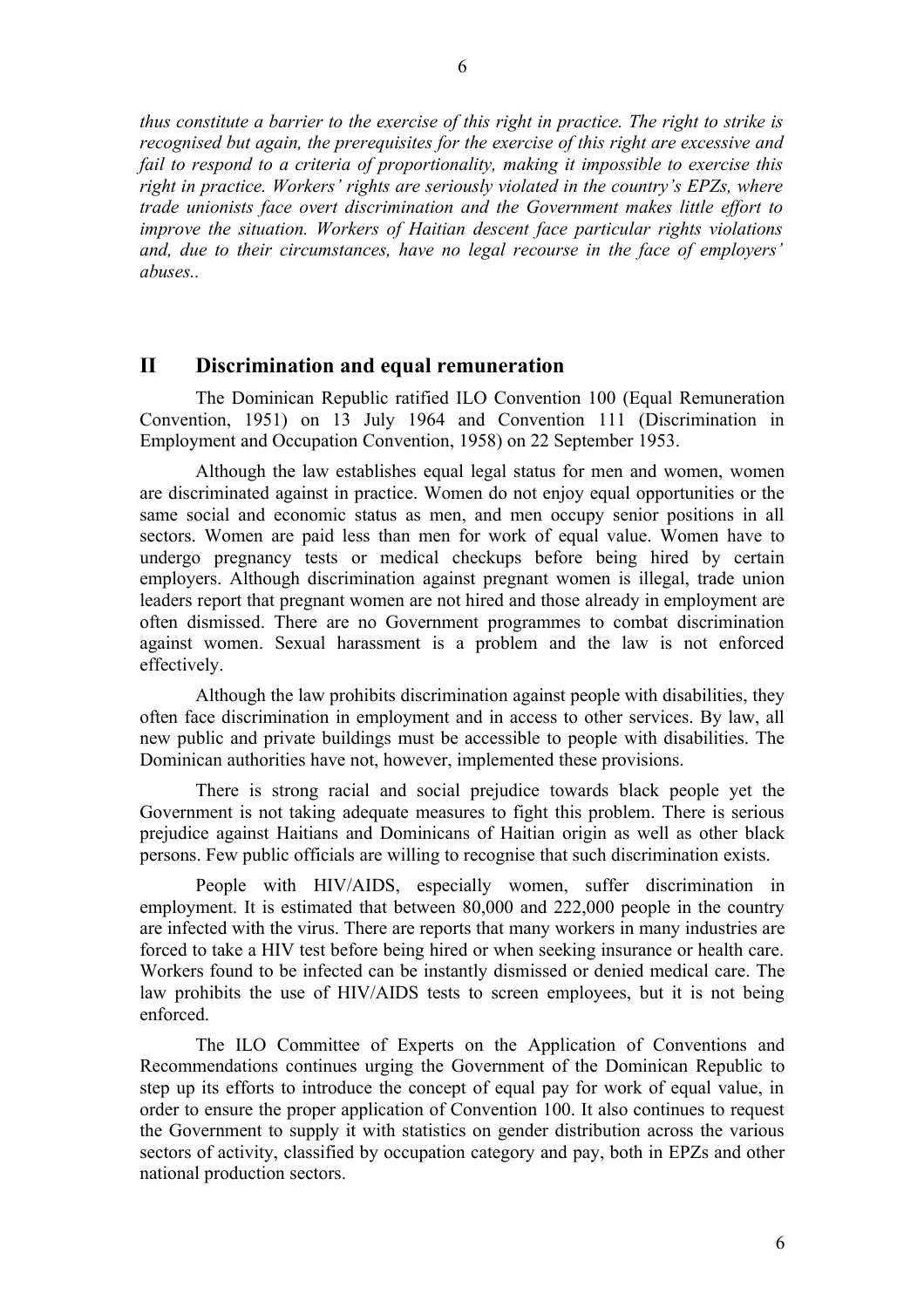The Committee continues to request the Government to take proactive measures to prevent, investigate and penalise sexual harassment and the use of pregnancy tests as a requirement to obtain or keep a job. The Committee also continues to ask the Government to provide information on measures to support and protect victims of sexual harassment and pregnancy testing, including measures to assist labour inspectors to detect such violations. It has, in addition, asked for information on the intensification of inspection activities in EPZs.

The Committee continues to urge the Government to adopt the necessary measures to ensure that full effect is given in practice to the principle of nondiscrimination on grounds of race, colour and national extraction and to provide information in this respect.

**Conclusions:** *The Dominican Republic has ratified the two ILO Conventions on equal pay and discrimination in employment and occupation. The national legislation establishes that women have the same status as men. Blatant gender discrimination exists, however, and women receive less pay than men for work of equal value. Sexual harassment is commonplace and the law in this respect is not effectively enforced. People with disabilities and with HIV/AIDS face overt discrimination in employment. There is also strong racial prejudice, especially towards the Haitian population.* 

## **III Child labour**

The Dominican Republic ratified ILO Convention 182 (on the worst forms of child labour, 1999) on 15 June 1999 and Convention 138 (on the minimum age, 1973) on 15 November 2000.

Although the law prohibits the employment of children under the age of 14 and contains provisions restricting the employment of children under the age of 16, child labour continues to be a major problem in the Dominican Republic. The legislation in force limits the working hours of children aged between 14 and 16 to six hours a day and prohibits the employment of under-18s in hazardous occupations and in establishments serving alcohol. Companies employing children under the legal age are subject to fines. This legislation is being effectively enforced in the formal economy but child labour continues to be a serious problem in the informal economy, where the law is not enforced.

Child labour in the informal economy is concentrated in small businesses, homes and agriculture. Children often accompany their parents to work in the fields, partly because the parents have nowhere to leave their children and because schooling in rural areas is limited to a few hours a day. The sexual exploitation of children is a problem, particularly in recreational and tourist areas.

Education is free, universal and compulsory for all minors until the age of 14. Many children born in the country are not registered at birth, and subsequently have to be registered by means of a late declaration. Children who are undocumented as a result of this face the problem of starting school at a late age. Many of them are of Haitian descent.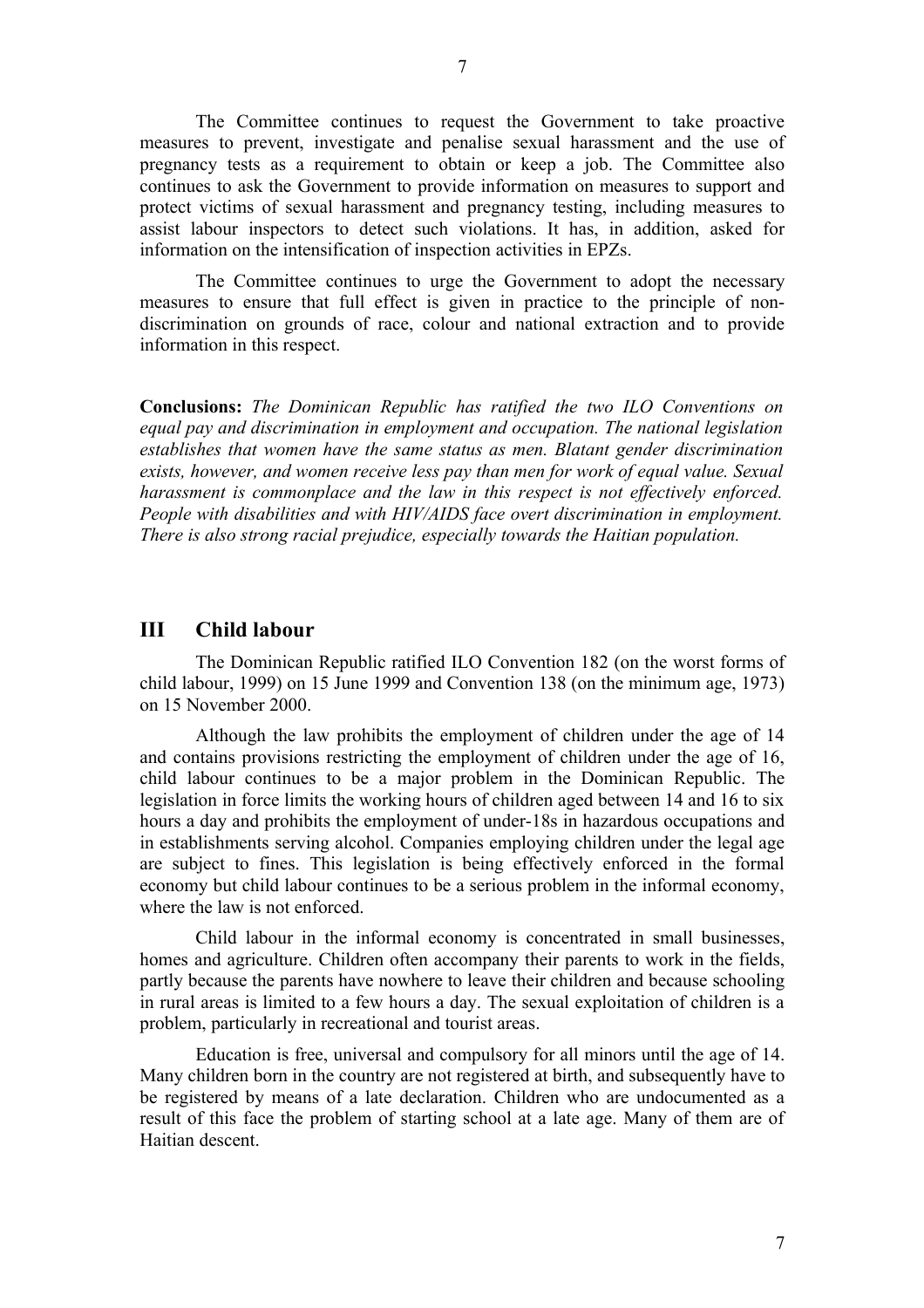There is evidence that many Dominican families adopting children from Haiti do not treat the children as new members of the family but put them to work in the household or the family business rather than sending them to school, resulting in a

form of indentured servitude.

The Ministry of Labour and other Government institutions, as well as civil society organisations, are collaborating with the ILO Programme for the Elimination of Child Labour (IPEC) as well as with other international labour rights organisations working to combat child labour. These efforts included programmes to eliminate the employment of children in hazardous agricultural activities, such as work in rice fields. There is also a programme to combat the sexual exploitation of minors in tourist and recreational destinations such as Boca Chica, Sosua, and Las Terrenas. These programmes provide psychological support and medical assistance, place children back in school, and reunite children with their families in some instances. They also provide legal assistance to child victims, in order to arrest and convict exploiters.

A plan headed by the National Steering Committee against Child Labour (Comité Nacional de Vigilancia contra el Trabajo Infantil) has identified priorities and assigned responsibilities to eliminate child labour, and has expressed the aim of seeing the number of child labourers significantly reduced by 2016.

The Ministry of Labour has asserted that sugar consortiums no longer use child labour. Credible sources, however, report that child labour can still be found in the sector.

The ILO Committee of Experts on the Application of Conventions and Recommendations continues to urge the Government of the Dominican Republic to step up its efforts to combat child labour. Accordingly, the CEACR has urged the Government to step up its efforts to guarantee the protection of children under 18 against sale and trafficking for the purposes of sexual exploitation and prostitution. The CEACR continues to urge the Government to take measures to raise awareness among actors directly related to the tourist industry, such as associations of hotel owners, tourism operators, unions of taxi drivers and the owners of bars, restaurants and their employees. It has also repeatedly requested the Government to provide information on the economic alternatives envisaged and on the measures adopted to ensure the rehabilitation and social integration of children removed from the worst forms of child labour.

**Conclusions:** *The Dominican Republic has ratified the two ILO Conventions on child labour and the minimum working age. Child labour is, however, a serious problem in the country, especially in the informal economy. The sexual exploitation of children is a major problem, particularly in tourist areas. A number of initiatives and steps have been taken in the right direction but, as the International Labour Organisation recommends, the Government of the Dominican Republic urgently needs to step up its efforts to combat this problem.*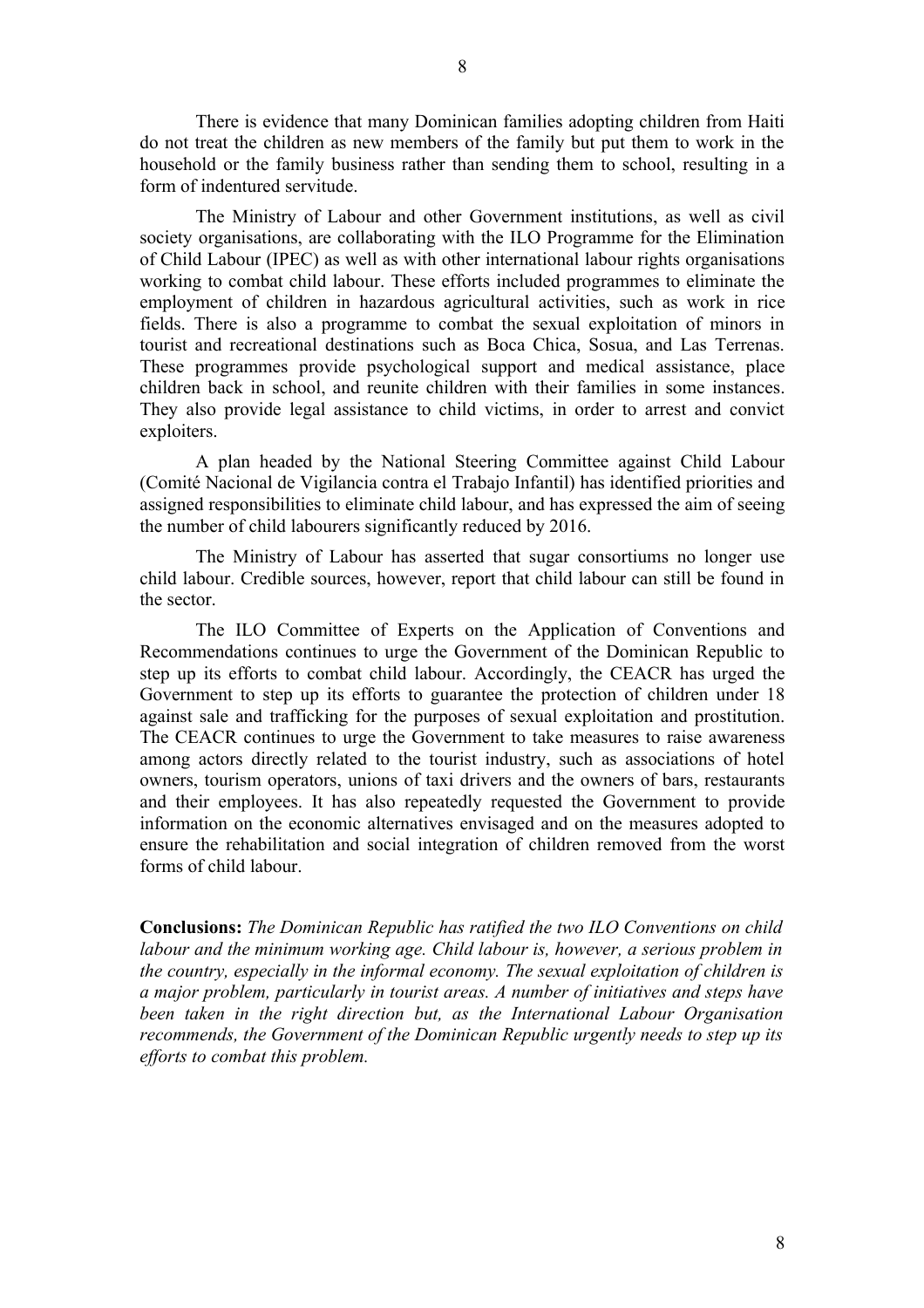#### **IV Forced labour**

The Dominican Republic ratified ILO Convention 29 (Forced Labour Convention, 1930) on 5 December 1956 and Convention 105 (Abolition of Forced Labour Convention, 1957) on 23 June 1958.

The law prohibits forced or compulsory labour and includes provisions related to children. The law includes penalties for traffickers of 15 to 20 years' imprisonment and a fine of up to 175 times the monthly minimum wage. The Code for Minors provides penalties for the sexual abuse of children of 20 to 30 years' imprisonment and fines ranging from 100 to 150 times the monthly minimum wage.

Although the law prohibits human trafficking, there are reports that men, women and children are trafficked to, from, and within the country. It is estimated that between 30,000 and 50,000 Dominican women work as prostitutes around the world and that one third of these women are victims of trafficking. The main destinations of people trafficked overseas are Europe, the Caribbean and Latin America. Women aged between 18 and 25 are at the greatest risk of being trafficked. Many trafficking victims are uneducated single mothers seeking to provide a better life for their children.

According to the Centre for Integral Orientation and Investigation (COIN) – an NGO - and the International Organisation for Migration (IOM), trafficking organisations are usually small operations. Individuals in the country of origin generally recruit the persons to be trafficked and obtain identification and travel documents for them. Traffickers most often meet women through friends and family, promise them some form of employment and obtain false or legitimate documents for them. The women's passports are often withheld from them once they reach the destination country. Trafficking organisations generally receive between US\$5,000 and US\$8,000 (150,000 to 240,000 pesos) for trafficking a woman for the purposes of prostitution.

Press reports claim that immigration officers are directly implicated in the trafficking of Chinese nationals. The Government tried to investigate these claims, but lack of resources and access to closed ethnic communities prevented them from bringing those responsible to justice. Over the past four years, the Department of Migration fired 400 inspectors for suspected involvement in people smuggling and trafficking. The Government provides some assistance to trafficking victims both at home and overseas, but leaves it up to NGOs and international organisations to provide the bulk of the support. The Ministry of Foreign Affairs has set up a worldwide network of consular officers trained to recognise and assist victims of trafficking.

Forced overtime is common practice in the Dominican Republic and, in some instances, is enforced by means of lock-ins or the threat of wage deductions or dismissal for those who refuse.

The ILO Committee of Experts on the Application of Conventions and Recommendations has urged the Government of Dominican Republic to continue to supply information on the situation of Haitian workers employed in sugarcane plantations, and in particular the conditions under which they are hired, the nature of the contract and they way in which their wages are set and paid, etc.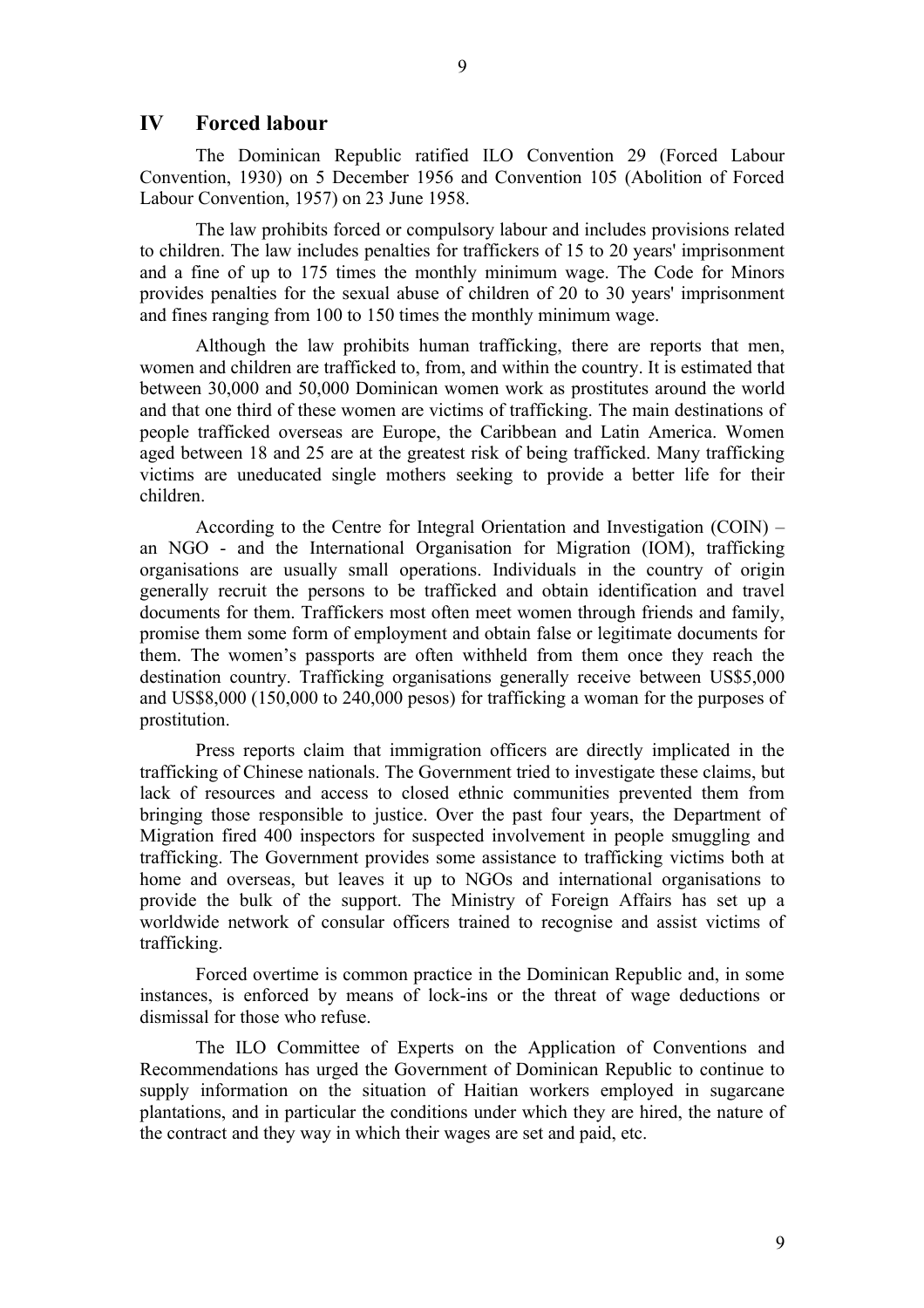10

**Conclusions:** *The Dominican Republic has ratified the two ILO Conventions concerning forced or compulsory labour. Human trafficking in the country is, however, widespread and the main victims are women and children. The main destinations of people trafficked overseas are Europe, the Caribbean and Latin America. There are reports that public officials are involved in the trafficking of Chinese nationals. Workers are commonly forced to do unpaid overtime behind locked doors. The supervisory bodies of the ILO continue to request information on the situation of Haitian workers in certain sectors where they are forced to work in conditions that totally contravene the principles of the Conventions ratified.*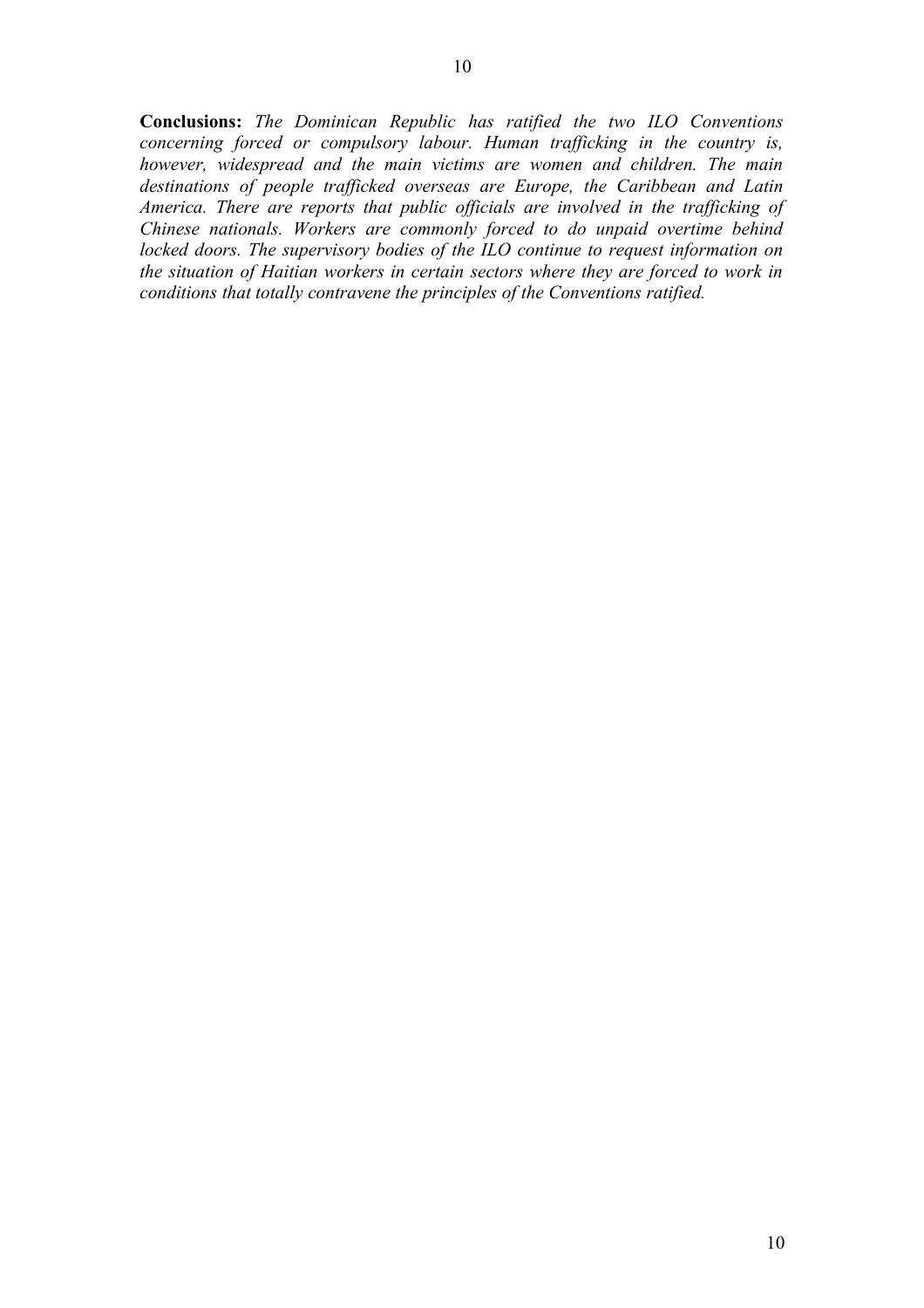#### **Conclusions and recommendations**

- 1. The Dominican Republic must bring the application of its national labour legislation into line with the principles enshrined in the core ILO Conventions that it has ratified. Accordingly, the government must ensure that the right to organise, to bargain collectively and to strike are respected and can be exercised in an effective manner by all workers, and that all excessive barriers to the exercise of these rights be removed.
- 2. The labour legislation must be applied in EPZs and the Government must ensure that it is enforced, as the guarantor of legality in the country. In this respect, the Ministry of Labour must be reinforced and greater cooperation should be established with the judicial authorities, with a view to ensuring that labour laws are enforced in an effective manner.
- 3. More resources are urgently needed to combat child labour in the country. The Government must raise awareness among workers and employers in the tourist industry regarding the sexual exploitation of minors by foreign tourists.
- 4. The Government of the Dominican Republic must step up cross-border cooperation with the countries to which people are trafficked, and intensify migration controls at airports.
- 5. The national legislation prohibiting sexual harassment must be applied and more resources must be channelled towards combating the problem. Awareness raising campaigns should be waged to promote the social acceptance of people of Haitian origin and people with HIV/AIDS.
- 6. The Government must step up its efforts to effectively introduce the concept of equal pay for work of equal value for men and women.
- 7. The Government of the Dominican Republic must eradicate the widespread practice of forced overtime behind locked doors and, to this end, must increase labour inspections and allocate more resources to hiring inspection staff.
- 8. The WTO should draw the Dominican authorities' attention to the commitments they undertook to observe core labour standards at the Singapore and Doha Ministerial Conferences. The WTO should request the ILO to intensify its work with the Government in these areas and provide a report to the WTO General Council on the occasion of the next trade policy review.
- 9. In line with the commitments accepted by the Dominican Republic at the Singapore and Doha WTO Ministerial Conferences and its obligations as a member of the ILO, the Government of the Dominican Republic should provide regular reports to the WTO and the ILO on its legislative changes and the implementation of programmes related to core labour standards.